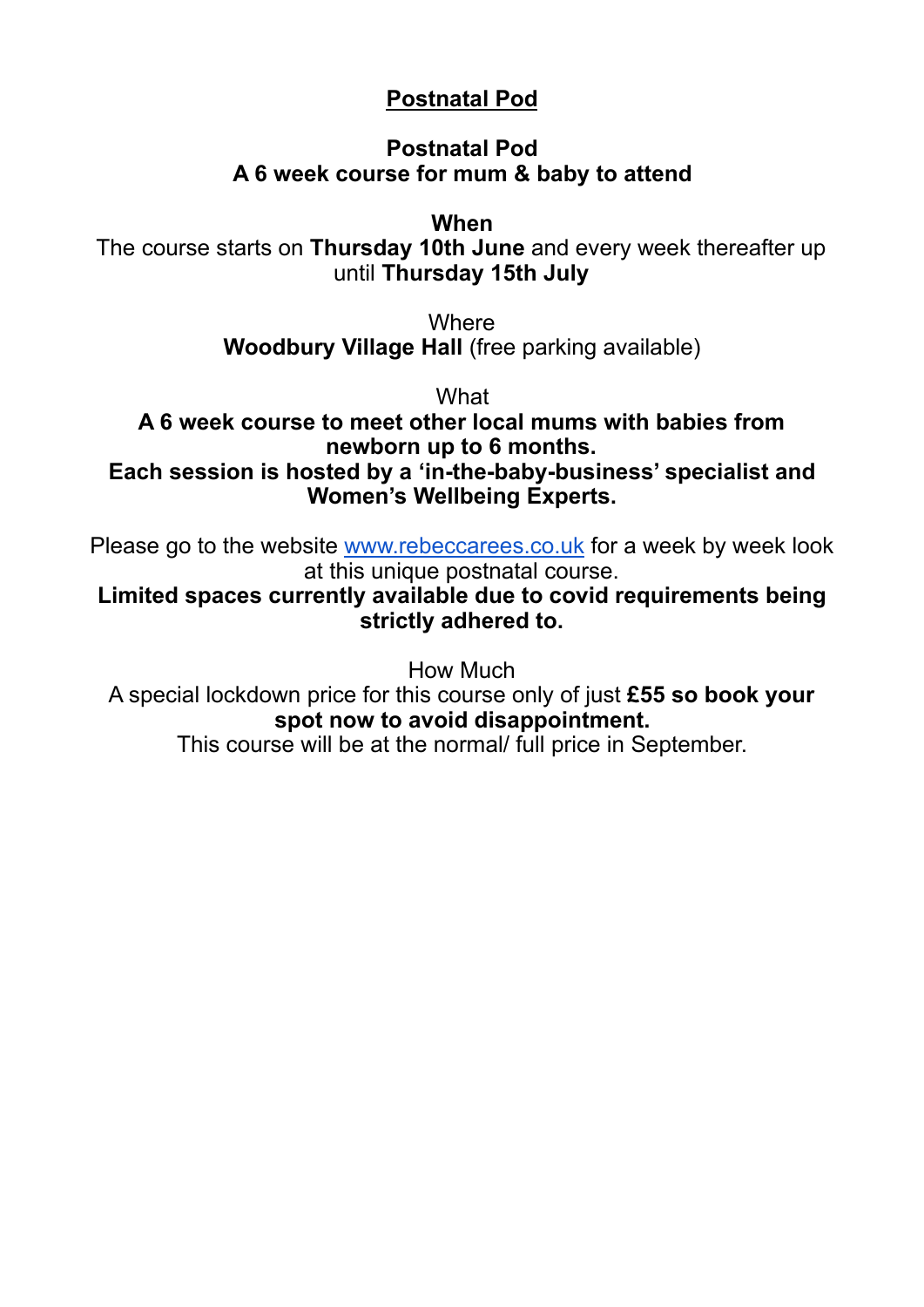# **Week 1 Hosted by Rebecca Rees & Qualified [Midwife Lynne Goreing](https://www.google.com/url?q=https://www.doulalynne.co.uk/about&sa=D&source=editors&ust=1621691105902000&usg=AOvVaw0_yl1fHLrWvmZE9pMmh-Bb)**

Sharing your birth story alongside peers/ other mums (who have recently given birth too and can really identify with what and how you are feeling) can be so powerful.

By doing so, not only does this bond and bring us together in such a unique way but it is vital to continue to share, talk, educate, bond, nurture and support each other, so those of us with more challenging birth stories to share, also get to hear & feel empowered during our first session together. (It goes without saying that there will be tea & cake provided during these weekly gettogethers)

## **Week 2**

#### **Hosted by [Laura Morgan-Knight, Founder of Mums Who](https://www.google.com/url?q=https://www.facebook.com/mwmexeter/&sa=D&source=editors&ust=1621691105903000&usg=AOvVaw09SkQty_Ch2PESOoBQy2O8)  [Move](https://www.google.com/url?q=https://www.facebook.com/mwmexeter/&sa=D&source=editors&ust=1621691105903000&usg=AOvVaw09SkQty_Ch2PESOoBQy2O8)**

In our second week, we welcome Women's Fitness Coach LauraMorgan-Knight whose knowledge and years of experience (both professionally and as a parent to her two young children) means she is able to clearly explain the changes in our pregnant and postnatal bodies, giving you advice that you rarely get to hear these days.

This is relevant whatever type of birth you have had be that a physiological or abdominal birth.

 This easy to understand breakdown of how your postnatal body has changed, what it (and you) have been through these past 9 months as you have grown your baby and how you can make slow, informed choices and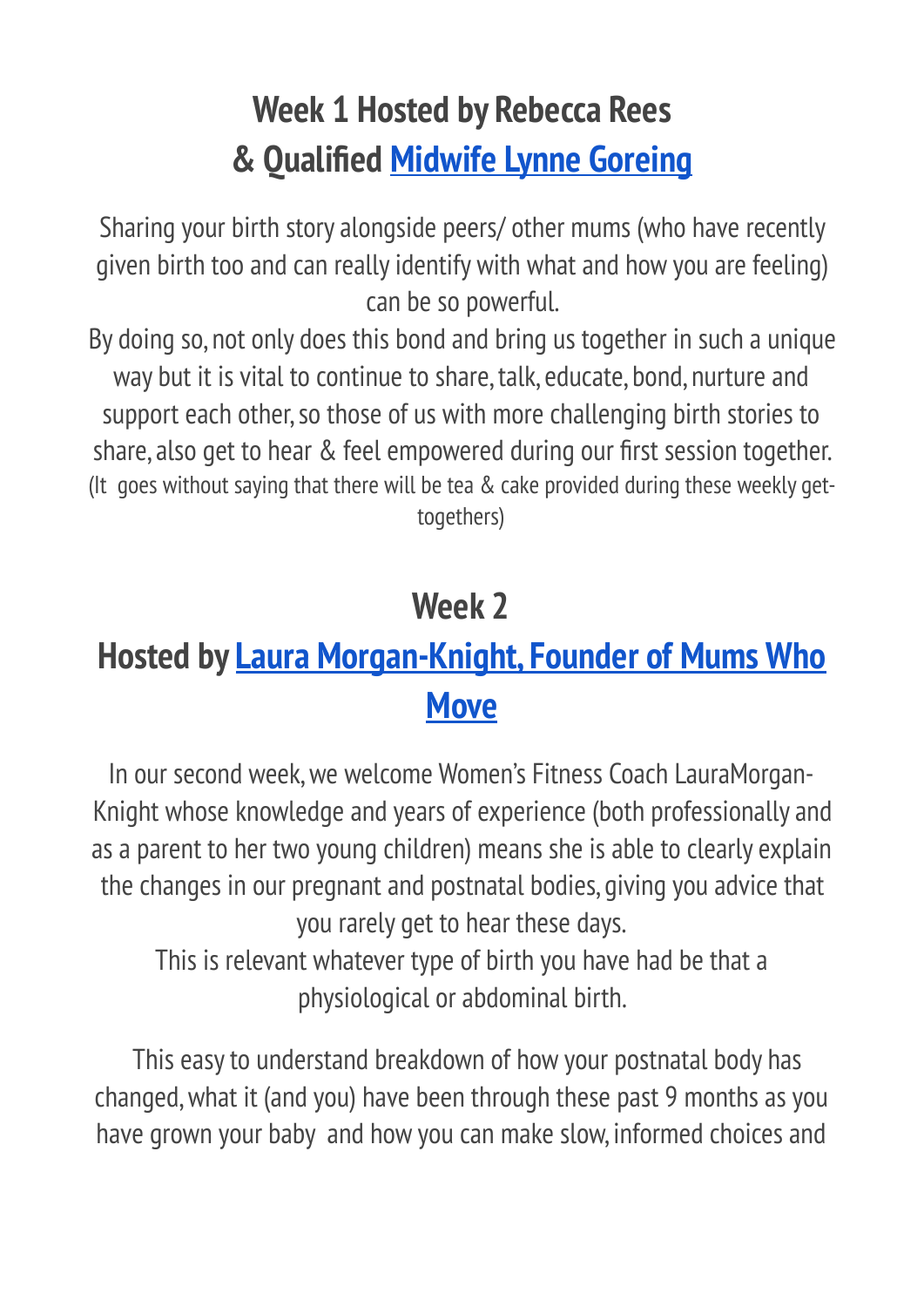changes to recover and get your body feeling strong over time in the right way for you.

# **Week 3 Hosted by Nikkie Huddart, Holistic Sleep Coach**

Not getting enough sleep can be so detrimental to all family members so little tips & tricks to know right from the start, really can make the world of difference.

Holistic, baby sleep coach and mumy to (FILL IN) Nikkie Huddart joins us to hear more about what support she can give to support you and your family at this time.

Discover valuable insights into knowing how to observe your baby's sleep cues, asleep & awake windows, the importance of naps and feel empowered to look forward to bedtime as you slowly establish longer sleep times so both you & baby get the rest you need.

## **Week 4**

# **Hosted by [Liz Watt, Mini First Aid Exter](https://www.google.com/url?q=https://devon.minifirstaid.co.uk&sa=D&source=editors&ust=1621691105905000&usg=AOvVaw3n7NhFqB2JWHTOG96XSXHf)**

Have you done a first aid course specifically aimed at parents?

The Postnatal Pod are thrilled to have Liz Watt of Mini First Aid Exeter & South Devon

join us for our fourth session.

Liz, is a busy mum of 3 young boys, and is passionate to share her wealth of knowledge providing parents with first aid tips which will give you the